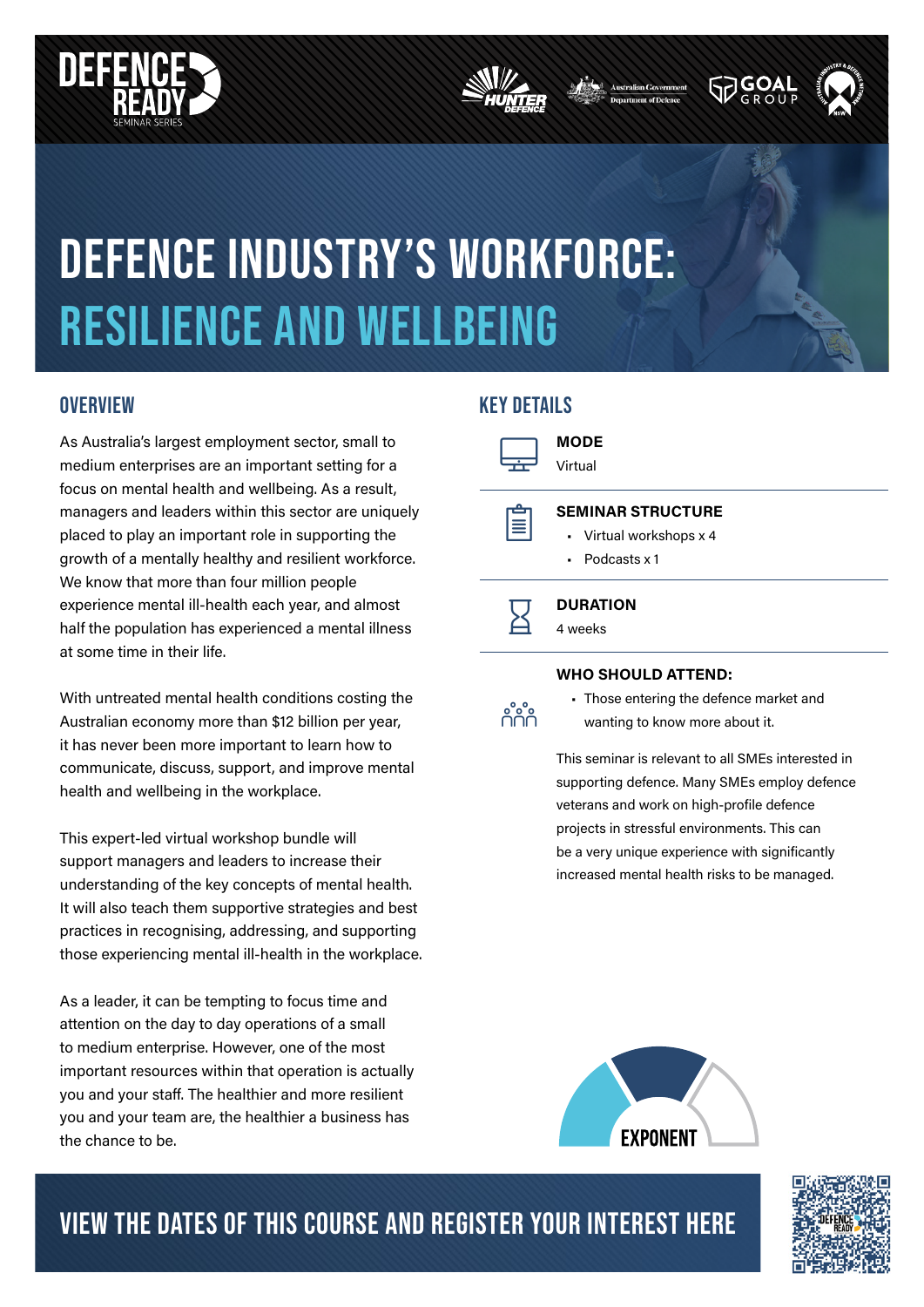



# WHAT TOPICS WILL BE COVERED?

- An introduction to the concepts of mental health and wellbeing relating to a defence environment
- Identifying mental ill-health in the SME and defence influenced workplace
- Employing safe language when communicating around mental ill-health and suicide
- Effective communication with sufferers of mental ill-health, including understanding veteran sensitivities
- Workplace strategies to enhance mental health and how this might be adopted in a defence context

Please note: All of the health workshop discussions will be supported by defence environment-specific examples and situations relevant to SMEs entering the defence workplace or supply chain, as well as veteran workforce considerations.

# expected outcomes:

- Identify and discuss the differences between mental health and wellbeing, mental ill-health, and mental disorders
- Identify the main signs and symptoms of mental ill-health
- Identify the different impacts of mental ill-health on individuals
- Identify protective and preventative factors for mental health
- Identify the main factors of a neurobiological framework for mental health and wellbeing
- Develop an in-depth understanding of the issues behind problematic language and the potential impact it may have on perpetuating stigma and inhibiting help-seeking behaviour
- Identify and employ safe language when communicating about mental ill-health or suicide
- Identify language that can be stigmatising when referring to mental illness
- Identify areas of stigma relating to mental illness, specifically how stigma impacts people with mental ill-health
- Identify effective strategies for communicating with a person who may be experiencing mental ill-health
- Confidently incorporate appropriate help-seeking information and support pathways in relevant communications
- Identify why implementing self-care strategies is important
- Develop coping strategies to implement self-care and positive mental health
- Identify some coping skills that people with mental ill-health may find helpful
- Identify workplace strategies to enhance mental health.

# OO FACILITATOR DR SALLY FITZPATRICK



Dr Fitzpatrick oversees a range of projects including Ahead for Business, a digital hub supporting the mental health and wellbeing of small business owners and those that support them. Dr Fitzpatrick is a clinical psychologist and researcher who is passionate about understanding the factors that contribute to the mental health and wellbeing of all Australians. She is particularly passionate about translating this knowledge into evidence-based programs that enhance the mental health and wellbeing of our communities. She holds a Master of Clinical Psychology and a PhD, is a conjoint Senior Lecturer at The University of Newcastle and holds an Honorary Postdoctoral Fellowship with Macquarie University.

# VIEW DATES, course facilitators and REGISTER YOUR INTEREST via hunterdefence.org.au/defenceready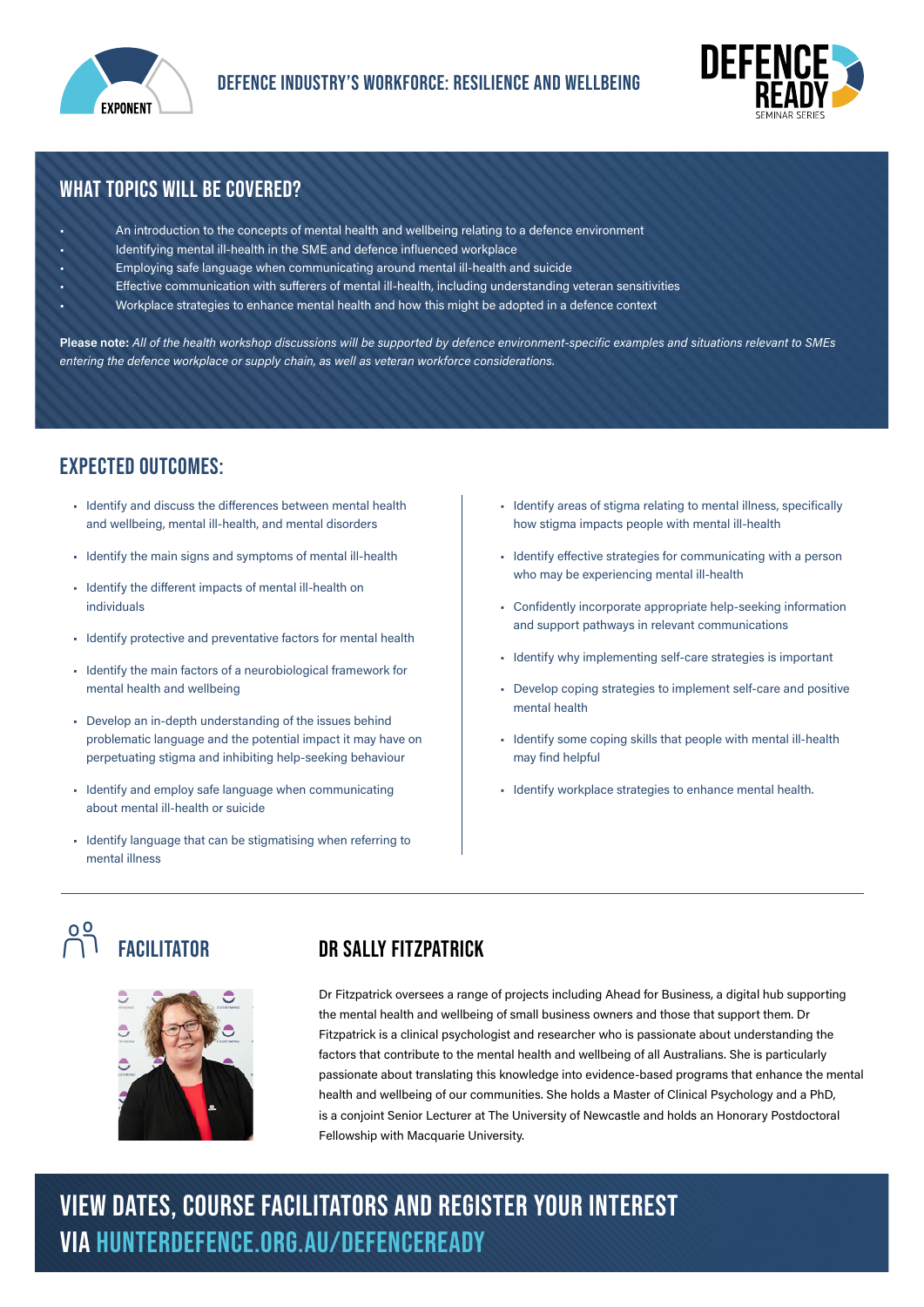

# DEFENCE INDUSTRY'S WORKFORCE: RESILIENCE AND WELLBEING SEMINAR MODULE OUTLINES  $\Xi$



| <b>TIMING</b>     | <b>LEARNING MODULE</b>                                                                                                                                                                                                                                                                                                                                                                                                                                                                                                                                                                                                                                                                                                             | <b>FORMAT</b>         | <b>EST. TIME TO COMPLETE</b>                                 |
|-------------------|------------------------------------------------------------------------------------------------------------------------------------------------------------------------------------------------------------------------------------------------------------------------------------------------------------------------------------------------------------------------------------------------------------------------------------------------------------------------------------------------------------------------------------------------------------------------------------------------------------------------------------------------------------------------------------------------------------------------------------|-----------------------|--------------------------------------------------------------|
| On demand         | - Introduction to seminar and facilitator<br>• Description of seminar bundle incl learning<br>outcomes                                                                                                                                                                                                                                                                                                                                                                                                                                                                                                                                                                                                                             | Podcast.              | 30 mins                                                      |
| Week <sub>1</sub> | <b>Mental Health and Wellbeing</b><br>Introduce participants to the concepts of<br>mental health and wellbeing<br>Provide a neuro-biological framework<br>for understanding mental ill-health in the<br>workplace<br>Identify and discuss the differences<br>$\blacksquare$<br>between mental health and wellbeing,<br>mental ill-health, and mental disorders<br>Identify the main signs and symptoms of<br>$\blacksquare$<br>mental ill-health<br>Identify the different impacts of mental ill-<br>$\blacksquare$<br>health on individuals<br>Identify protective and preventative factors<br>for mental health<br>Identify the main factors of a neuro-<br>biological framework for mental health and<br>wellbeing              | Virtual<br>Workshop   | 30min bump in, 30mins,<br>plus 30 chat room<br>participation |
| Week 2            | <b>Safe Communication Around Mental III-health</b><br>and Suicide<br>Focus on safe and sensitive communication<br>about mental ill-health and suicide<br>Develop an in-depth understanding of<br>the issues being problematic language<br>and the potential impact it may have on<br>perpetuating stigma and inhibiting help-<br>seeking behaviour<br>Identify and employ safe language when<br>communicating about mental ill-health or<br>suicide<br>Identify language that can be stigmatising<br>when referring to mental illness<br>Identify areas of stigma relating to mental<br>illness, specifically how stigma impacts on<br>people with mental ill-health<br>How to communicate about mental ill-<br>health and suicide | Virtual<br>Workshop 2 | 30min bump in, 30mins,<br>plus 30 chat room<br>participation |

# > seminar module outlines continued on next page